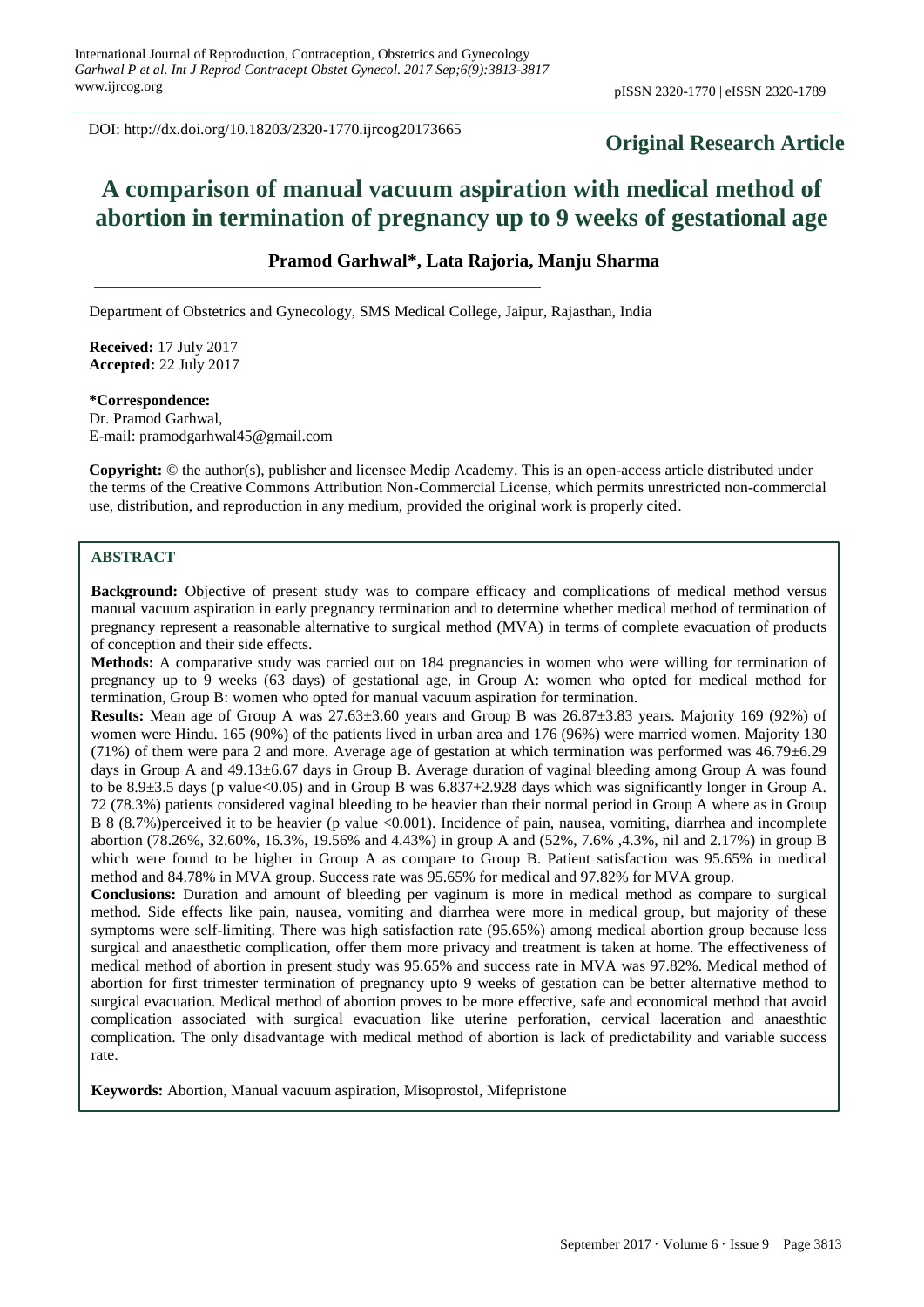# **INTRODUCTION**

Every year millions of women are exposed to unprotected intercourse or face failure of contraceptive methods involving risk of unwanted pregnancy. Termination of such unwanted pregnancies are adequately covered by protective umbrella of MTP ACT 1971, with its amendment No -64 (19 Dec 2002). The overall risk of death from legal abortion is less than 1 per 100000. But even after 42 years of legalization of voluntary termination of pregnancy (MTP) in India, its availability, particularly in rural area is very limited. As a result, 15,000 to 20,000 abortion related deaths are reported in india every year out of which 8% are due to unsafe abortion which is serious concern. <sup>1</sup> There is an unmet need for an easily available method of early pregnancy termination which is both safe and effective. Two methods which fulfil this need are medical method of abortion using mifeprostone and misoprostol and surgical abortion with manual vacuum aspiration.

#### **METHODS**

This is a prospective comparative study conducted in Department of Obstetrics and Gynecology SMS Medical College, Jaipur (Rajasthan) from March 2015 October 2016.A total number of 184 cases, up to 9 weeks of gestation and willing for termination were included in the study. After taking informed and written consent Study population was divided into two groups according to women's desire.

- Group A: women who opted for medical method for termination
- Group B: women who opted for manual vacuum aspiration for termination.

#### *Inclusion criteria*

Pregnant women with 9 weeks (63 days) of gestation, irrespective of parity who were willing for termination of pregnancy (MTP criteria should be fulfilled).

#### *Exclusion criteria*

- Anemia Hb< 8gm%
- Gestation >9weeks
- Ectopic pregnancy
- Molar pregnancy
- Uterine anomalies
- Pelvic infection
- Bleeding disorders
- Maternal history of asthma or cardiac disease
- Known maternal allergy to prostaglandins or previous adverse reaction

In all selected cases menstrual, contraceptive, obstetric, medical and surgical history was taken. Clinical examination including general physical and systemic examination was done.

Bimanual Pelvic examination was done to know the position, size and mobility of uterus the presence of infection.

The haematological investigation included like CBC, blood grouping and Rh typing, Blood sugar level and urine routine microscopy was done. Ultrasonography was done.

### *Medical method*

After confirming gestational age by ultrasound, and after written informed consent. Following regimen was followed. All norms as per the MTP act by the government of india were followed. On first day of medical abortion mifepristone 200 mg was given orally. The patient was asked to keep tab. Misoprost 800ug per vaginally after 48 hrs at home, schedule was completed even if the woman aborted with mifepristone only. women were asked to note onset of bleeding, timing of passage of product of Conception, duration of bleeding and side effects. Inj Anti D 300ug given within 72hrs of abortion in Rh negative blood group women. Women were called or follow-up after 14 day and clinical evaluation was done. Ultrasound was done if patient with excessive bleeding. Success was defined as complete expulsion of products of conception with no need for surgical intervention.

### *MVA*

MVA was done by 60ml manual vacuum aspiration double valved syring. The uterine contents aspirated were taken on a gauze piece and examined to identify gestational sac.<sup>2</sup>

## **RESULTS**

Mean age – In Group A =  $27.63 \pm 3.60$  years and In Group B =  $26.87 \pm 3.83$  years. which is comparable to a study by Rita G Nayak et al, Banerjee et al and Shetty et al where mean age group of patients was 26±2.42, 27±4.2 and  $29.8 \pm 4.4$  respectively.<sup>2-4</sup>

#### **Table 1: Distribution of patients according to age.**

| Age       | <b>Group A</b> |               | <b>Group B</b> |               | <b>P</b> value |
|-----------|----------------|---------------|----------------|---------------|----------------|
|           | N              | $\frac{0}{0}$ |                | $\frac{6}{9}$ |                |
| $-20$     |                | 2.1739        |                |               |                |
| $21 - 25$ | 26             | 28.26         | 39             | 42.3913       | 0.75           |
| $26 - 30$ | 56             | 60.86         | 40             | 43.4782       |                |
| $31 - 35$ |                | 7.60          | 11             | 11.9565       |                |
| $36-40$   |                | 1.08          |                | 2.1739        |                |

The above Table 2 shows most of cases coming for MTP belonged to urban area. In group A 82 (89.13%) and in group B 83 (90.22%) people reside in urban area.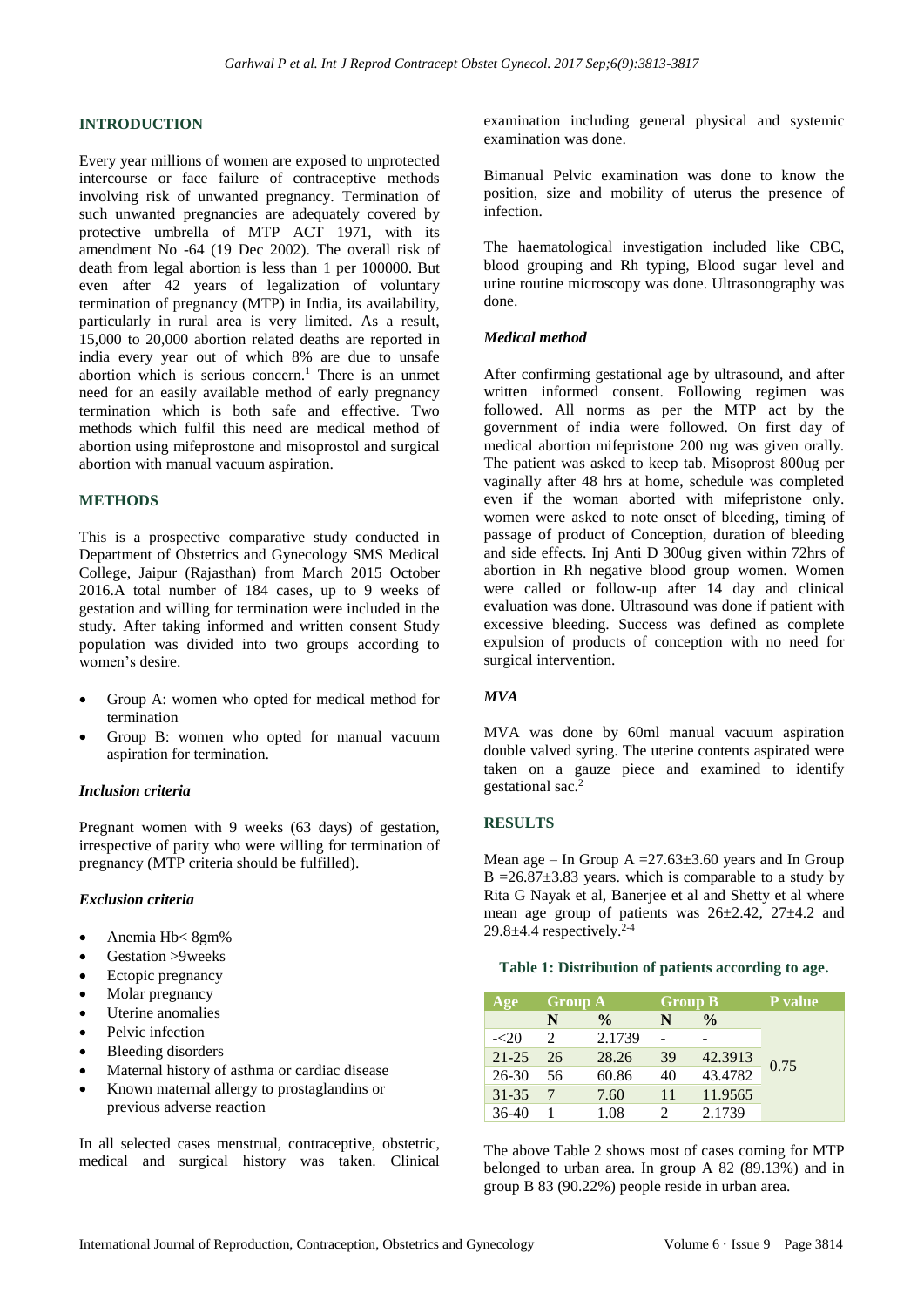# **Table 2: Distribution of patients according to residence.**

| Residence Group A |     |               |     |                    | Group B P Value |
|-------------------|-----|---------------|-----|--------------------|-----------------|
|                   | N.  | $\frac{0}{2}$ | N   | $\frac{0}{\alpha}$ |                 |
| Rural             | 10  | 10.87         | - 9 | 9.78               | 0.809           |
| Urban             | 82. | 89.13 83      |     | 90.22              |                 |

### **Table 3: Distribution of patients according to marital status.**

| <b>Marital status</b> | $Group-A$ |               |    | $Group-B$     |  |  |  |
|-----------------------|-----------|---------------|----|---------------|--|--|--|
|                       | N         | $\frac{0}{0}$ | N  | $\frac{0}{0}$ |  |  |  |
| Married               | 85        | 92.39         | 91 | 98.92         |  |  |  |
| Unmarried             |           | 4.35          |    | 0.00          |  |  |  |
| Widow                 | 2         | 2.17          |    | 0.00          |  |  |  |
| Separated             |           | 1.09          |    | 1.09          |  |  |  |
| $p$ value=0.102       |           |               |    |               |  |  |  |

Table 3 shows that majority of patients were married 176 (95.65%). In group A 85 (92.39%) cases and in group B 91 (98.91%) were married. There were 4 patients who were unmarried and all opted for medical termination.

## **Table 4: Distribution of patients according to parity.**

|    |               |                             | <b>Group-B</b> |  |  |
|----|---------------|-----------------------------|----------------|--|--|
| N  | $\frac{6}{9}$ | N                           | $\frac{0}{0}$  |  |  |
|    | 7.60          | $\mathcal{D}_{\mathcal{L}}$ | 2.17           |  |  |
| 24 | 26.08         | 21                          | 22.82          |  |  |
| 39 | 42.39         | 28                          | 30.43          |  |  |
| 22 | 23.91         | 41                          | 44.56          |  |  |
| 92 | 99.9999       | 92                          | 99.9998        |  |  |
|    |               | <b>Group-A</b>              |                |  |  |

 $p$  value = 0.15

45 (24.45%) patients were Para 1, 67 (36.41%) were para 2 and 63 (34.23%) were belonging to higher parity. Overall 9 (4.89%) patients were nulliparas and most of them (77.77%) opted for medical method of termination (p value  $\langle 0.05 \rangle$ ) which is statistically significant showing more inclination of nulliparous women towards noninvasive procedure.

## **Table 5: Distribution of cases according to gestation age.**

| <b>Gestation age</b> |    | Group-A       |    | <b>Group-B</b>     |
|----------------------|----|---------------|----|--------------------|
| <b>Days</b>          |    | $\frac{0}{0}$ | N  | $\frac{0}{\alpha}$ |
| <42                  | 29 | 31.52         | 15 | 17.39              |
| 43-49                | 39 | 42.39         | 43 | 46.73              |
| 50-56                | 16 | 17.39         | 22 | 23.91              |
| $57 - 63$            |    | 8.69          | 12 | 13.04              |

p value=0.094

Average gestational age in Group  $A = 46.79 \pm 6.29$  days and Group B =  $49.13 \pm 6.67$  days (6-7 weeks), 44% of patients belongs to this gestational age which was comparable to a study by Nayak R et al in which 41 % of patients belonged to 6-7 weeks (mean age) and study by Mundle et al in which 40% patient belonged to 6-7 weeks and mean age was 45 days in a study by Platais I et al.<sup>2,5,6</sup>

#### **Table 6: Distribution of patients according to duration of bleeding per vaginum.**

| <b>Duration of</b><br>bleeding | $Group A \qquad Group B$ |               |                |               | <b>p</b> value |
|--------------------------------|--------------------------|---------------|----------------|---------------|----------------|
| <b>Days</b>                    | N                        | $\frac{0}{0}$ | N              | $\frac{0}{0}$ |                |
| $1 - 4$                        | 8                        | 8.69          | 58             | 63.04         |                |
| $5-9$                          | 58                       | 63.04         | 28             | 30.43         | < 0.001        |
| $10-14$                        | 22                       | 23.91         | 4              | 4.34          |                |
| >14                            |                          | 4.34          | $\overline{2}$ | 2.2           |                |
| P Value− ∠0 001                |                          |               |                |               |                |

**P** Value=  $\leq 0.001$ 

Average duration of bleeding P.V. in Group  $A =$ 8.924 $\pm$ 3.568 days and Group B = 6.837 $\pm$ 2.928 days. Amount and duration of bleeding per vaginum were found to be more in Group A because spontaneous expulsion of the products of conceptus takes a long time and heavy bleeding persist during this period.

In a study by Davis A et al found that medical abortion group had a mean of 14 days bleeding which was higher than the MVA group mean of 9 days.

|                                 | <b>Group A</b> |               |           |                           | <b>Group B</b>           |               |                |                           |         |
|---------------------------------|----------------|---------------|-----------|---------------------------|--------------------------|---------------|----------------|---------------------------|---------|
| <b>Side effects</b><br>and comp |                |               | treatment | <b>Patients requiring</b> |                          |               | treatment      | <b>Patients requiring</b> | P value |
|                                 | N              | $\frac{0}{0}$ | N         | $\frac{0}{0}$             | N                        | $\frac{0}{0}$ | N              | $\frac{6}{9}$             |         |
| Severe pain                     | 72             | 78.26         | 15        | 20.83                     | 48                       | 52.17         | 12             | 25                        | < 0.001 |
| Nausea                          | 30             | 32.60         | 2         | 6.66                      | ⇁                        | 7.60          | 2              | 28.57                     | < 0.001 |
| Vomiting                        | 15             | 16.30         |           | 6.66                      | $\overline{4}$           | 4.348         | $\overline{2}$ | 50                        | 0.008   |
| Diarrhea                        | 18             | 19.56         |           | 5.55                      | $\overline{\phantom{a}}$ |               |                |                           | < 0.001 |
| Fever                           | 6              | 6.52          |           | 16.6                      | $\overline{\phantom{0}}$ | -             |                |                           |         |
| <b>Tiredness</b>                | 4              | 4.34          |           |                           | $\overline{2}$           | 2.1239        |                |                           |         |
| Headache                        | $\overline{2}$ | 2.1739        |           |                           | $\overline{\phantom{0}}$ | -             |                |                           |         |
| Incomplete A                    | 4              | 4.4378        |           |                           | ◠                        | 2.1739        | ◠              | 100                       | 0.406   |

#### **Table 7: Distribution of patients according to common side effects and complications in two groups.**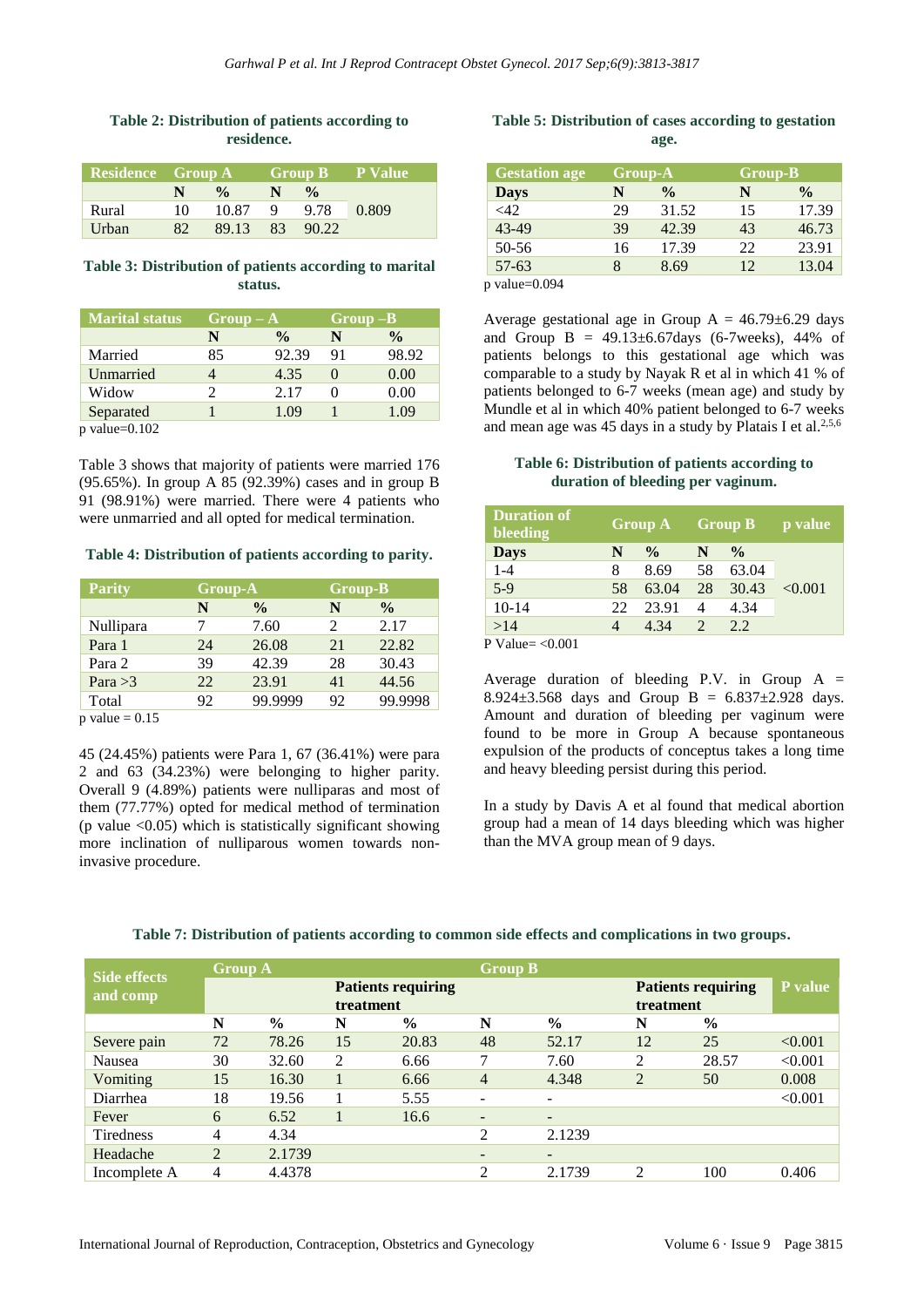Severe pain and gastrointestinal symptoms like nausea, vomiting and diarrhoea were more in group A (78.26%, 32.60%,16.30% and 19.56%) as compare to group B (52.17%, 7.60%, 4.34% and nil). 4 (4.4%) cases of group A and 2 (2.17%) cases of group B had incomplete abortion and required recurettage. According to Nayak RG et al Participants did not experience any serious complications.<sup>2</sup> All women (100%) reported at least some bleeding, out of these 2.4% patients had heavy bleeding but blood transfusion was not required. 6.02% patients had vomiting and 2.40% had fever and 2.40% had incomplete abortion in medical method of abortion. Only One case of uterine perforation was noted in group B. In the WHO study lower, abdominal pain was reported in 82.8%, nausea in 53.2%, vomiting in 20.5% and diarrhoea in 8.6% of medical abortion cases.<sup>7</sup> A study by Vinita D et al found that in the case of medical abortion, lower abdominal pain was the most common side effect reported in 80% of the cases, followed by nausea (56.67%), vomiting (16.67%) and diarrhoea (10%).<sup>8</sup> Present finding confirm this.

**Table 8: Distribution of patients according to outcome of procedure.**

| <b>Outcome of</b><br>procedure' | <b>Group A</b> |               | <b>Group B</b> |               |  |
|---------------------------------|----------------|---------------|----------------|---------------|--|
|                                 | N              | $\frac{0}{0}$ |                | $\frac{0}{0}$ |  |
| <b>Success</b>                  | 88             | 95.65         | 90             | 97.82         |  |
| failure                         |                | 4 34          |                | 2.17          |  |

Medical abortion procedure was 95.65% successful, with failure rate of 4.34% due to incomplete abortion which was managed by surgical curettage. In group B had success rate of 97.82% and 2 had incomplete abortion required recurettage. The effectiveness of medical method of abortion in present study was 95.65% and success rate of MVA was 97.82% which was comparable to a study done by Nayak RG et al effectiveness of medical method of abortion was 97.6% and in MVA was 100%, Vinita D et al success rate of medical method was 96.67 % and in MVA was 96.91%, Zhang J et al success rate of medical method was 84% and 97% in surgical group and Rorbye C et al success rate of medical method and MVA was 94.1% vs 97.7%.<sup>2,8-10</sup>

#### **DISCUSSION**

Mean age – In Group  $A = 27.63 \pm 3.60$  years and In Group B =  $26.87 \pm 3.83$  years. which is comparable to a study by Rita G Nayak et al, Banerjee et al and Shetty et al where mean age group of patients was 26±2.42, 27±4.2 and  $29.8\pm4.4$  respectively.<sup>2-4</sup> Majority of patients were married 176 (95.65%). In group A 85 (92.39%) cases and in group B 91 (98.91%) were married. Average gestational age in Group  $A = 46.79 \pm 6.29$  days and Group  $\overline{B}$  = 49.13±6.67days (6-7 weeks), 44% of patients belongs to this gestational age which was comparable to a study by Nayak R et al in which 41% of patients belonged to 6-7 weeks (mean age) and study by Mundle et al in which 40% patient belonged to 6-7 weeks and mean age was 45 days in a study by Ingrida Platais et al.<sup>2,5,6</sup> Average duration of bleeding P.V. in Group A = 8.924 $\pm$ 3.568 days and Group B = 6.837 $\pm$ 2.928 days. Amount and duration of bleeding per vaginum were found to be more in Group A. In a study by Davis A et al found that medical abortion group had a mean of 14 days bleeding which was higher than the MVA group mean of 9 days.

The effectiveness of medical method of abortion in present study was 95.65% and success rate of MVA was 97.82% in my study which was comparable to a study done by Nayak RG et al effectiveness of medical method of abortion was 97.6% and in MVA was 100%, Vinita D et al success rate of medical method was 96.67% and in MVA was 96.91%, Zhang J et al success rate of medical method was 84 % and 97% in surgical group and Rorbye C et al success rate of medical method and MVA was 94.1% vs 97.7% .<sup>2,8-10</sup>

#### **CONCLUSION**

Thus, we conclude that duration and amount of bleeding per vaginum is more in medical method as compare to surgical method. Side effects like pain, nausea, vomiting and diarrhea were more in medical group, but majority of these symptoms were self-limiting. There was high satisfaction rate (95.65%) among women who underwent a non-operative procedure (medical method) because less surgical and anaesthetic complication, offer them more privacy and treatment is taken at home. The effectiveness of medical method of abortion in present study was 95.65% and success rate in MVA was 97.82%. Medical method of abortion for first trimester termination of pregnancy upto 9 weeks of gestation can be better alternative method to surgical evacuation.

*Funding: No funding sources Conflict of interest: None declared Ethical approval: The study was approved by the Institutional Ethics Committee*

#### **REFERENCES**

- 1. WHO unsafe abortion: Global and regional estimates of the incidence of unsafe abortion and associated mortality in 2003. 5<sup>th</sup> ed. WHO;2007:14.
- 2. Nayak RG, Patil YS, Patil SK, NK. A Comparison of manula vaccum aspiration with medical method of abortion in termination of pregnancy upto 9 weeks of gestational age. Int J Recent Trends Sci Tech. 2015;13(3): 490-4.
- 3. Banerjee A, Abhijit A, Batya E, Kalyanwala S. Mifepristone and misoprostol abortion in free standing. Reproductive health clinic in India. J Obstet Gynecol India. 2009;59(5):432-9.
- 4. Shetty J, Pallavi MNV. Medical Abortion by Mifepristone with oral versus vaginal misoprostol. J Obstet Gynecol India. 2006;56(6):529-531.